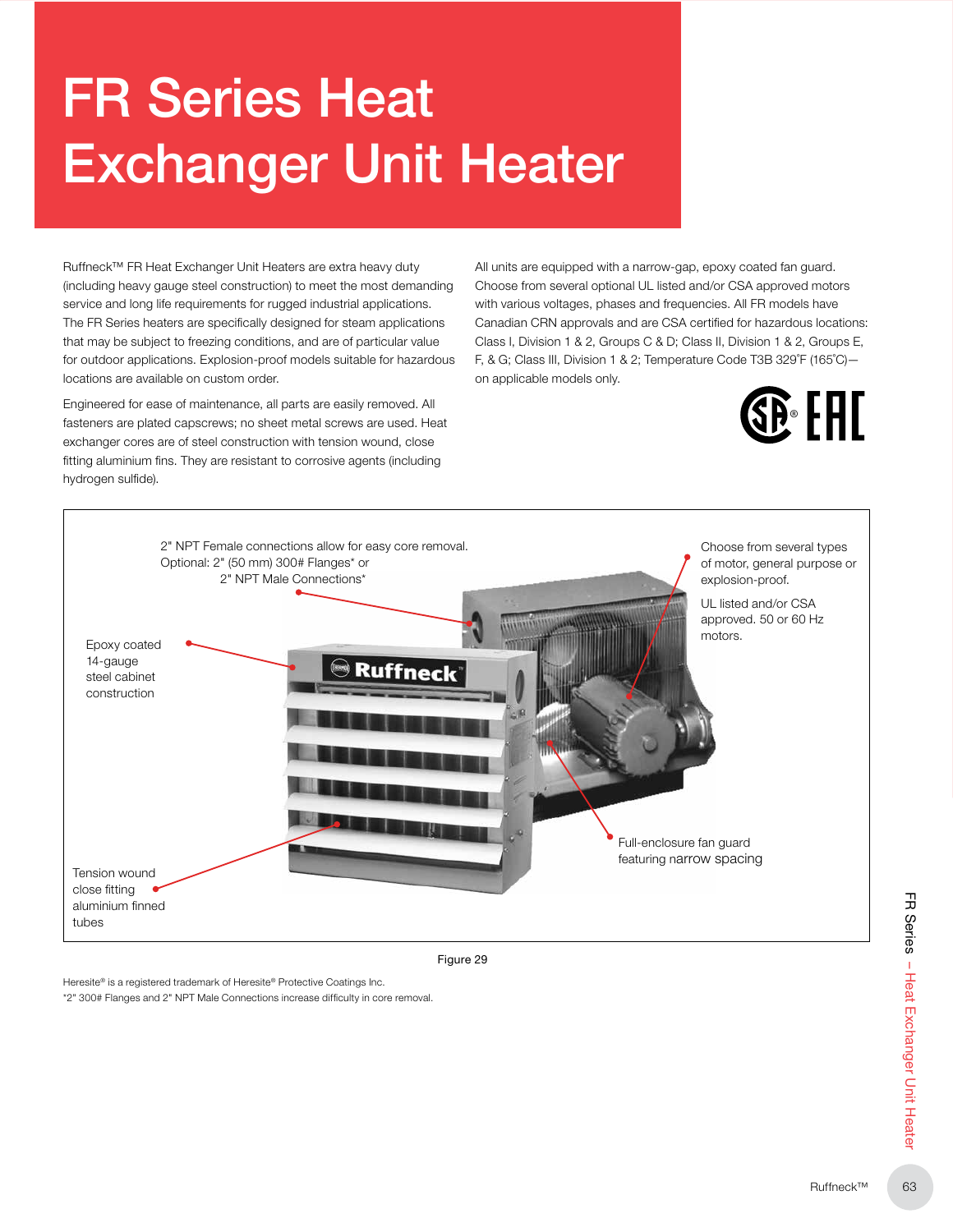

#### NOTE:

Ruffneck™ utilizes Doerr/Emerson/Baldor as our standard motor. Specifying any other O.E.M. motor may result in longer lead times. All heat exchangers are registered to C.R.N. OH16596.2C.

They are approved for use in all provinces and territories in Canada.

 $\Phi$  Heresite® coated exchangers and cabinets: contact factory for quote.

2 Louvres and fan blades are also Heresite® coated.

- **3 Contact factory for shipping lead time.**
- $\textcircled{4}$  Motor designed to be used at rated voltage with tolerances of  $\pm 15\%$ .
- $\circledR$  Motor may be marked 230V, but is suitable for 208V operation.
- $@$  460 1 phase motors are only certified for groups D, F & G.
- $\oslash$  Built-in Disconnect only available with CSA certified heaters.
- $@$  Not available on 36" units.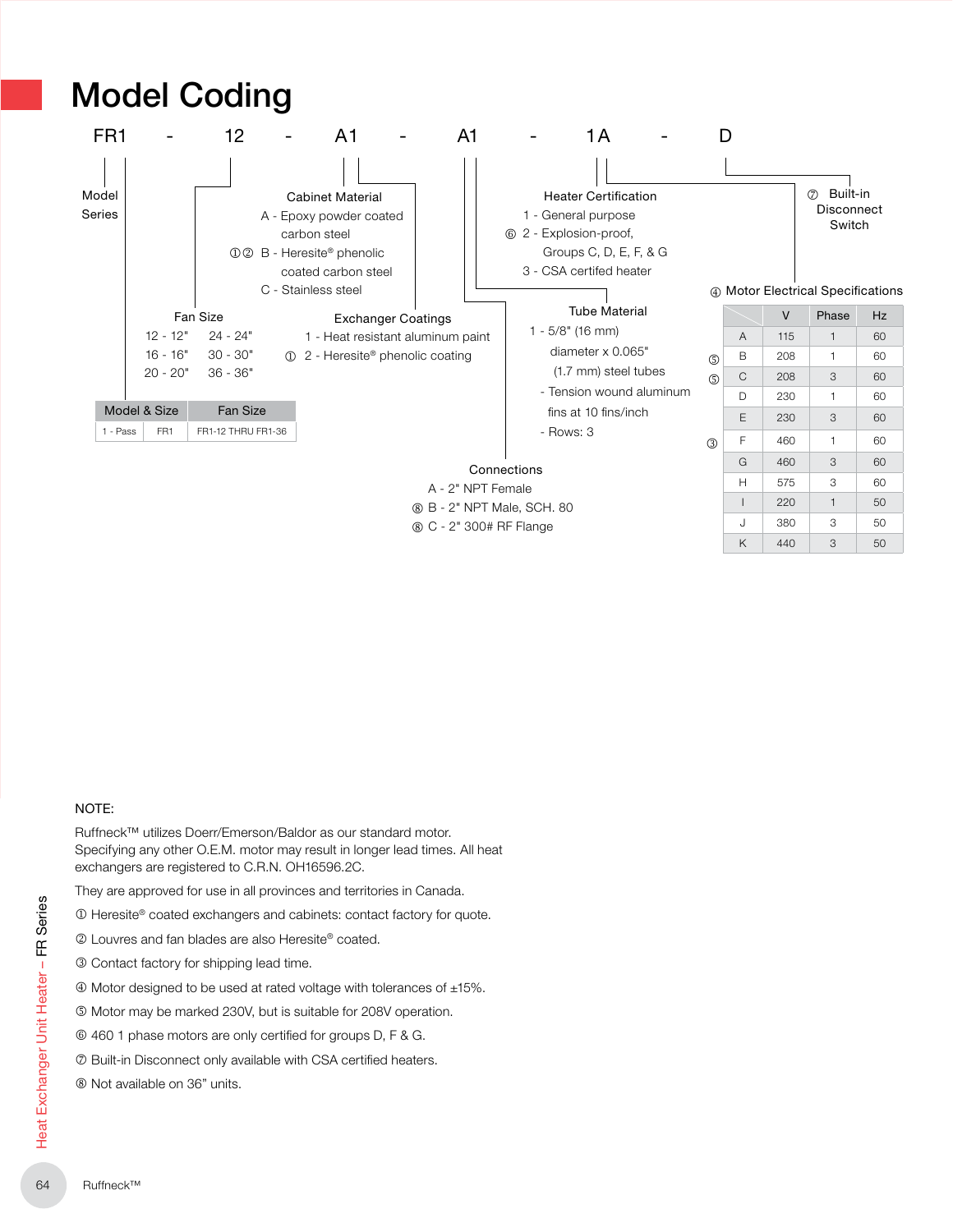## FR Single-Pass

The Ruffneck™ FR Series is designed for steam applications that may be subject to freezing conditions. Maximum operating pressure is to 200 psi.

This heater is of particular value for outdoor applications, such as on drilling rigs, where boiler failure or crew neglect may result in an accidental freeze-up of the heating system. If accidental freeze-up occurs it is highly recommended the heater be returned to Thermon Heating Systems for inspection.



Figure 30

The fluid flow is divided among all tubes. This is best suited to steam and high flow rate liquid applications.



Entering

T.



Figure 31

#### Optional Built-in Disconnect Available

The Ruffneck™ Disconnect Switch is engineered for use in the most demanding applications such as drilling rigs, utilidors and compression stations where high vibration, dirt, moisture, fluctuating power and high impact conditions exist. The built-in disconnect switch is available on all Ruffneck™ FR heaters.

| <b>Steam</b><br>Parameters |                     | Entering Air Temperature °F<br>$-10$<br>$\pmb{0}$<br>10<br>40<br>80<br>20<br>30<br>50<br>60<br>70<br><b>OUTPUT (MBH)</b><br>57.3<br>50.8<br>44.6<br>41.5<br>38.4<br>54.1<br>47.7<br>COND. (lbs/hr)<br>57.9<br>54.6<br>48.2<br>45.0<br>41.9<br>38.8<br>51.4<br>$\qquad \qquad -$<br>FAT (°F)<br>67.4<br>75.7<br>83.8<br>91.9<br>100.0<br>107.9<br>115.8<br><b>OUTPUT (MBH)</b><br>63.7<br>60.4<br>50.6<br>44.4<br>57.1<br>47.5<br>53.8<br>COND. (lbs/hr)<br>65.3<br>61.8<br>58.5<br>51.9<br>48.7<br>45.5<br>55.297.4<br>FAT (°F)<br>72.7<br>81.0<br>89.3<br>105.5<br>113.5<br>121.4 |                        |                        |                       |                       |                        |                       |                       |                       |                       |                       |
|----------------------------|---------------------|------------------------------------------------------------------------------------------------------------------------------------------------------------------------------------------------------------------------------------------------------------------------------------------------------------------------------------------------------------------------------------------------------------------------------------------------------------------------------------------------------------------------------------------------------------------------------------|------------------------|------------------------|-----------------------|-----------------------|------------------------|-----------------------|-----------------------|-----------------------|-----------------------|-----------------------|
| psig                       | $^\circ \mathsf{F}$ |                                                                                                                                                                                                                                                                                                                                                                                                                                                                                                                                                                                    |                        |                        |                       |                       |                        |                       |                       |                       |                       |                       |
| $\overline{2}$             | 219                 |                                                                                                                                                                                                                                                                                                                                                                                                                                                                                                                                                                                    |                        |                        |                       |                       |                        |                       |                       |                       |                       |                       |
| 10                         | 239                 |                                                                                                                                                                                                                                                                                                                                                                                                                                                                                                                                                                                    |                        |                        |                       |                       |                        |                       |                       |                       |                       |                       |
| 20                         | 259                 | <b>OUTPUT (MBH)</b><br>COND. (lbs/hr)<br>FAT (°F)                                                                                                                                                                                                                                                                                                                                                                                                                                                                                                                                  |                        |                        | 73.6<br>76.3<br>69.7  | 70.1<br>72.7<br>78.1  | 66.7<br>69.2<br>86.5   | 63.3<br>65.794.7      | 60.0<br>62.3<br>102.9 | 56.8<br>58.9<br>111.0 | 53.6<br>55.5<br>119.1 | 50.4<br>52.3<br>127.1 |
| 40                         | 287                 | <b>OUTPUT (MBH)</b><br>COND. (lbs/hr)<br>FAT (°F)                                                                                                                                                                                                                                                                                                                                                                                                                                                                                                                                  |                        | 86.3<br>91.4<br>68.7   | 82.7<br>87.5<br>77.2  | 79.1<br>83.8<br>85.7  | 75.6<br>80.0<br>94.1   | 72.2<br>76.4<br>102.5 | 68.8<br>72.8<br>110.7 | 65.4<br>69.2<br>118.9 | 62.2<br>65.7<br>127.0 | 58.9 62.3<br>135.1    |
| 60                         | 307                 | <b>OUTPUT (MBH)</b><br>COND. (lbs/hr)<br>FAT (°F)                                                                                                                                                                                                                                                                                                                                                                                                                                                                                                                                  | 96.7<br>104.2<br>65.4  | 92.9<br>100.1<br>74.0  | 89.3<br>96.1<br>82.7  | 85.6<br>92.2<br>91.2  | 82.1<br>88.3<br>99.7   | 78.6<br>84.5<br>108.0 | 75.1<br>80.8<br>116.3 | 71.7<br>77.1<br>124.6 | 68.3<br>73.5<br>132.7 | 65.0<br>69.9<br>140.8 |
| 80                         | 324                 | <b>OUTPUT (MBH)</b><br>COND. (lbs/hr)<br>FAT (°F)                                                                                                                                                                                                                                                                                                                                                                                                                                                                                                                                  | 102.4<br>111.8<br>69.9 | 98.6<br>107.6<br>78.6  | 94.9<br>103.5<br>87.3 | 91.2<br>99.4<br>95.9  | 87.5<br>95.5<br>104.4  | 84.0<br>91.6<br>112.8 | 80.5<br>87.7<br>121.2 | 77.0<br>83.9<br>129.4 | 73.6<br>80.2<br>137.6 | 70.2<br>76.5<br>145.8 |
| 100                        | 338                 | <b>OUTPUT (MBH)</b><br>COND. (lbs/hr)<br>FAT (°F)                                                                                                                                                                                                                                                                                                                                                                                                                                                                                                                                  | 107.1<br>118.3<br>73.6 | 103.3<br>114.1<br>82.4 | 99.5<br>109.8<br>91.1 | 95.7<br>105.7<br>99.7 | 92.1<br>101.6<br>108.3 | 88.5<br>97.6<br>116.8 | 84.9<br>93.7<br>125.1 | 81.4<br>89.8<br>133.5 | 77.9<br>86.0<br>141.7 | 74.5<br>82.2<br>149.9 |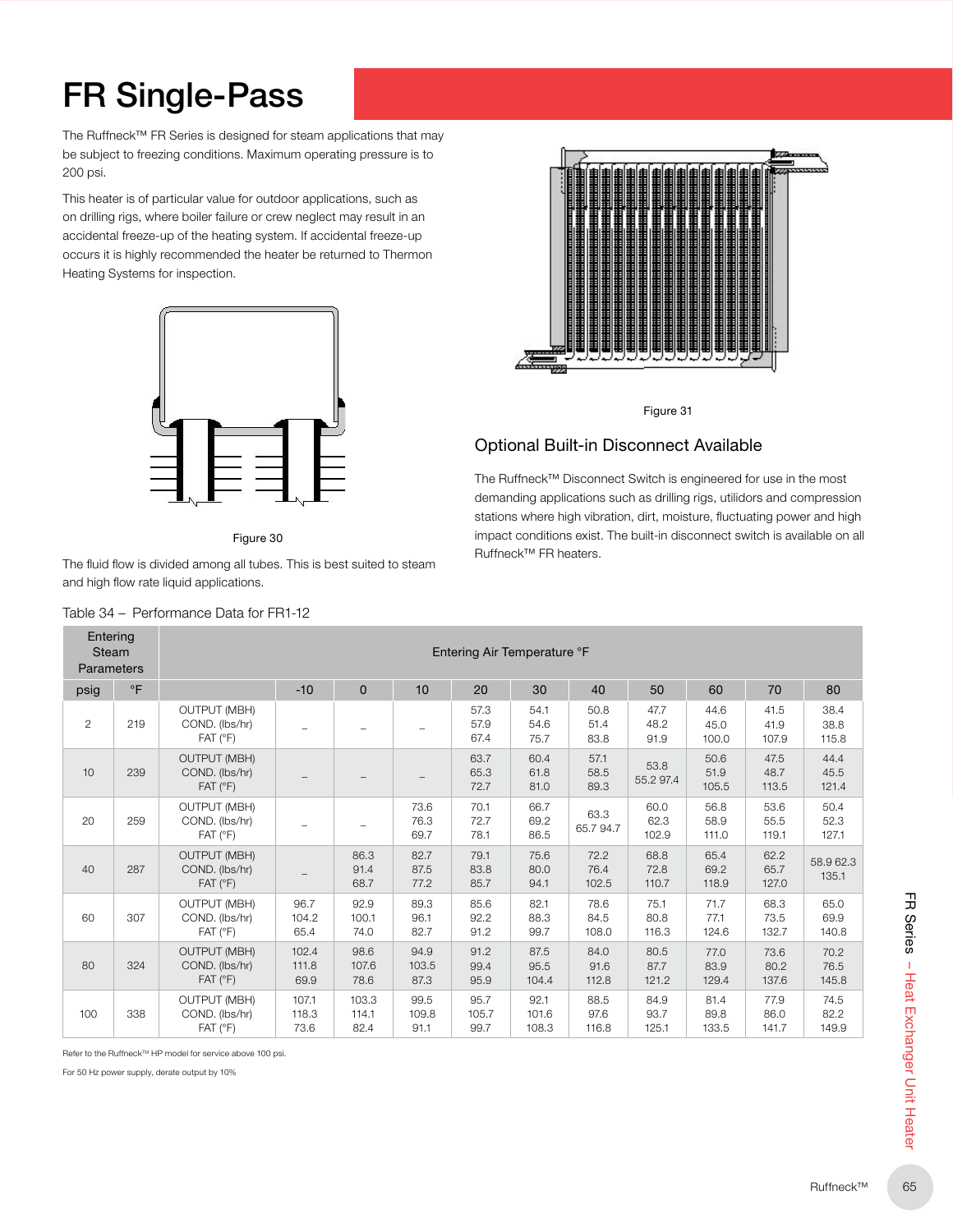#### Table 35 – Performance Data for FR1-16

| <b>Entering Steam</b><br><b>Parameters</b> |           | Entering Air Temperature °F                                      |                          |                        |                        |                         |                         |                         |                         |                         |                         |                         |
|--------------------------------------------|-----------|------------------------------------------------------------------|--------------------------|------------------------|------------------------|-------------------------|-------------------------|-------------------------|-------------------------|-------------------------|-------------------------|-------------------------|
| psig                                       | $\circ$ F |                                                                  | $-10$                    | $\Omega$               | 10                     | 20                      | 30                      | 40                      | 50                      | 60                      | 70                      | 80                      |
| $\overline{c}$                             | 219       | <b>OUTPUT (MBH)</b><br>COND. (lbs/hr)<br>$FAT$ ( ${}^{\circ}F$ ) | $\overline{\phantom{m}}$ |                        |                        | 95.3<br>96.8<br>69.8    | 89.8<br>91.2<br>77.9    | 84.5<br>85.8<br>86.0    | 79.2<br>80.4<br>94.0    | 74.0<br>75.2<br>101.9   | 68.9<br>70.0<br>109.8   | 63.8<br>64.8<br>117.6   |
| 10                                         | 239       | <b>OUTPUT (MBH)</b><br>COND. (lbs/hr)<br>$FAT$ ( ${}^{\circ}F$ ) |                          |                        | 111.5<br>114.8<br>67.1 | 105.8<br>109.0<br>75.3  | 100.3<br>103.3<br>83.5  | 94.8<br>97.6<br>91.7    | 89.4<br>92.1<br>99.7    | 84.1<br>86.6<br>107.7   | 78.9<br>81.2<br>115.6   | 73.7<br>75.9<br>123.4   |
| 20                                         | 259       | <b>OUTPUT (MBH)</b><br>COND. (lbs/hr)<br>$FAT$ ( ${}^{\circ}F$ ) |                          |                        | 122.2<br>127.4<br>72.7 | 116.4<br>121.4<br>81.0  | 100.7<br>115.5<br>89.2  | 105.2<br>109.6<br>97.4  | 99.7<br>103.9<br>105.5  | 94.2<br>98.2<br>113.5   | 88.9<br>92.7<br>121.4   | 83.6<br>87.2<br>129.3   |
| 40                                         | 287       | <b>OUTPUT (MBH)</b><br>COND. (lbs/hr)<br>$FAT$ ( ${}^{\circ}F$ ) |                          | 143.3<br>152.6<br>72.1 | 137.3<br>146.1<br>80.5 | 131.4<br>139.8<br>88.9  | 125.5<br>133.6<br>97.2  | 119.8<br>127.4<br>105.5 | 114.1<br>121.4<br>113.6 | 108.5<br>115.5<br>121.7 | 103.1<br>109.6<br>129.7 | 97.6<br>103.9<br>137.7  |
| 60                                         | 307       | <b>OUTPUT (MBH)</b><br>COND. (lbs/hr)<br>$FAT$ ( ${}^{\circ}F$ ) | 160.5<br>173.9<br>69.1   | 154.3<br>167.1<br>77.7 | 148.1<br>160.4<br>86.2 | 142.1<br>153.9<br>94.7  | 136.1<br>147.41<br>03.0 | 130.3<br>141.0<br>111.3 | 124.5<br>134.8<br>119.5 | 118.8<br>128.6<br>127.7 | 113.2<br>122.6<br>135.7 | 107.7<br>116.6<br>143.7 |
| 80                                         | 324       | <b>OUTPUT (MBH)</b><br>COND. (Ibs/hr)<br>FAT (°F)                | 170.0<br>186.6<br>73.8   | 163.6<br>179.6<br>82.5 | 157.4<br>172.7<br>91.1 | 151.2<br>165.9<br>99.6  | 145.2<br>159.3<br>108.0 | 139.2<br>152.7<br>116.3 | 133.4<br>146.2<br>124.6 | 127.6<br>140.0<br>132.7 | 121.9<br>133.7<br>140.8 | 116.4<br>127.6<br>148.9 |
| 100                                        | 338       | <b>OUTPUT (MBH)</b><br>COND. (lbs/hr)<br>$FAT$ ( ${}^{\circ}F$ ) | 177.8<br>197.6<br>77.8   | 171.3<br>190.4<br>86.5 | 165.0<br>183.3<br>95.1 | 158.8<br>176.4<br>103.6 | 152.7<br>169.5<br>112.1 | 146.6<br>162.8<br>120.4 | 140.7<br>156.2<br>128.7 | 134.9<br>149.7<br>136.9 | 129.1<br>143.3<br>145.1 | 123.5<br>137.01<br>53.1 |

Refer to the Ruffneck™ HP model for service above 100 psi. Above figures are based on calculations at sea level and are intended as reference material only. Results may vary due to customer applications.

|  | Table 36 - Performance Data for FR1-20 |  |  |  |
|--|----------------------------------------|--|--|--|
|--|----------------------------------------|--|--|--|

| <b>Entering Steam</b><br>Parameters |           | Entering Air Temperature °F                                      |                        |                        |                        |                         |                         |                         |                         |                         |                         |                         |  |
|-------------------------------------|-----------|------------------------------------------------------------------|------------------------|------------------------|------------------------|-------------------------|-------------------------|-------------------------|-------------------------|-------------------------|-------------------------|-------------------------|--|
| psig                                | $\circ$ F |                                                                  | $-10$                  | $\mathbf{0}$           | 10                     | 20                      | 30                      | 40                      | 50                      | 60                      | 70                      | 80                      |  |
| $\overline{2}$                      | 219       | <b>OUTPUT (MBH)</b><br>COND. (lbs/hr)<br>$FAT$ ( ${}^{\circ}F$ ) |                        |                        |                        | 161.1<br>164.4<br>68.3  | 151.9<br>155.0<br>76.5  | 142.9<br>145.8<br>84.6  | 134.0<br>136.7<br>92.7  | 125.2<br>127.8<br>100.7 | 116.5<br>119.0<br>108.6 | 108.0<br>110.2<br>116.5 |  |
| 10                                  | 239       | <b>OUTPUT (MBH)</b><br>COND. (lbs/hr)<br>$FAT$ ( ${}^{\circ}F$ ) |                        |                        | 188.4<br>195.2<br>65.4 | 178.9<br>185.3<br>73.7  | 169.5<br>175.6<br>82.0  | 160.3<br>166.0<br>90.1  | 151.2<br>156.6<br>98.3  | 142.2<br>147.3<br>106.3 | 133.4<br>138.1<br>114.3 | 124.7<br>129.7<br>122.2 |  |
| 20                                  | 259       | <b>OUTPUT (MBH)</b><br>COND. (lbs/hr)<br>FAT (°F)                | L.                     |                        | 206.6<br>216.7<br>70.8 | 196.9<br>206.4<br>79.2  | 187.3<br>196.4<br>87.5  | 177.9<br>186.5<br>95.7  | 168.6<br>176.7<br>103.9 | 159.4<br>167.1<br>112.0 | 150.4<br>157.7<br>120.0 | 141.5<br>148.3<br>128.0 |  |
| 40                                  | 287       | <b>OUTPUT (MBH)</b><br>COND. (lbs/hr)<br>$FAT$ ( ${}^{\circ}F$ ) |                        | 242.3<br>259.4<br>69.9 | 232.2<br>148.5<br>78.5 | 222.2<br>237.8<br>86.9  | 212.3<br>227.2<br>95.3  | 202.6<br>216.8<br>103.6 | 193.0<br>206.6<br>111.8 | 183.7<br>196.5<br>120.0 | 174.4<br>186.6<br>128.0 | 165.3<br>176.8<br>136.0 |  |
| 60                                  | 307       | <b>OUTPUT (MBH)</b><br>COND. (lbs/hr)<br>$FAT$ ( ${}^{\circ}F$ ) | 271.4<br>295.7<br>66.7 | 260.9<br>284.2<br>75.4 | 250.5<br>272.9<br>84.0 | 240.3<br>261.7<br>92.5  | 230.3<br>250.8<br>100.9 | 220.4<br>240.0<br>109.3 | 210.7<br>229.4<br>117.5 | 201.1<br>218.9<br>125.7 | 191.6<br>208.6<br>133.9 | 182.3<br>198.5<br>141.9 |  |
| 80                                  | 324       | <b>OUTPUT (MBH)</b><br>COND. (lbs/hr)<br>FAT (°F)                | 287.4<br>317.4<br>71.4 | 276.7<br>305.5<br>80.1 | 266.1<br>293.8<br>88.7 | 255.8<br>282.3<br>97.3  | 245.6<br>271.1<br>105.7 | 235.6<br>260.0<br>114.1 | 225.7<br>249.0<br>122.4 | 216.02<br>38.3<br>130.7 | 206.4<br>277.7<br>138.9 | 196.9<br>217.3<br>146.9 |  |
| 100                                 | 338       | <b>OUTPUT (MBH)</b><br>COND. (lbs/hr)<br>$FAT$ ( ${}^{\circ}F$ ) | 300.6<br>336.0<br>75.2 | 289.7<br>323.9<br>83.9 | 279.1<br>311.9<br>92.6 | 268.6<br>300.1<br>101.2 | 258.2<br>288.6<br>109.7 | 248.1<br>277.2<br>118.1 | 238.1<br>266.0<br>126.5 | 228.2<br>255.0<br>134.8 | 218.5<br>244.1<br>143.0 | 209.0<br>233.4<br>151.1 |  |

Refer to the Ruffneck™ HP model for service above 100 psi. For 50 Hz power supply, derate output by 10%.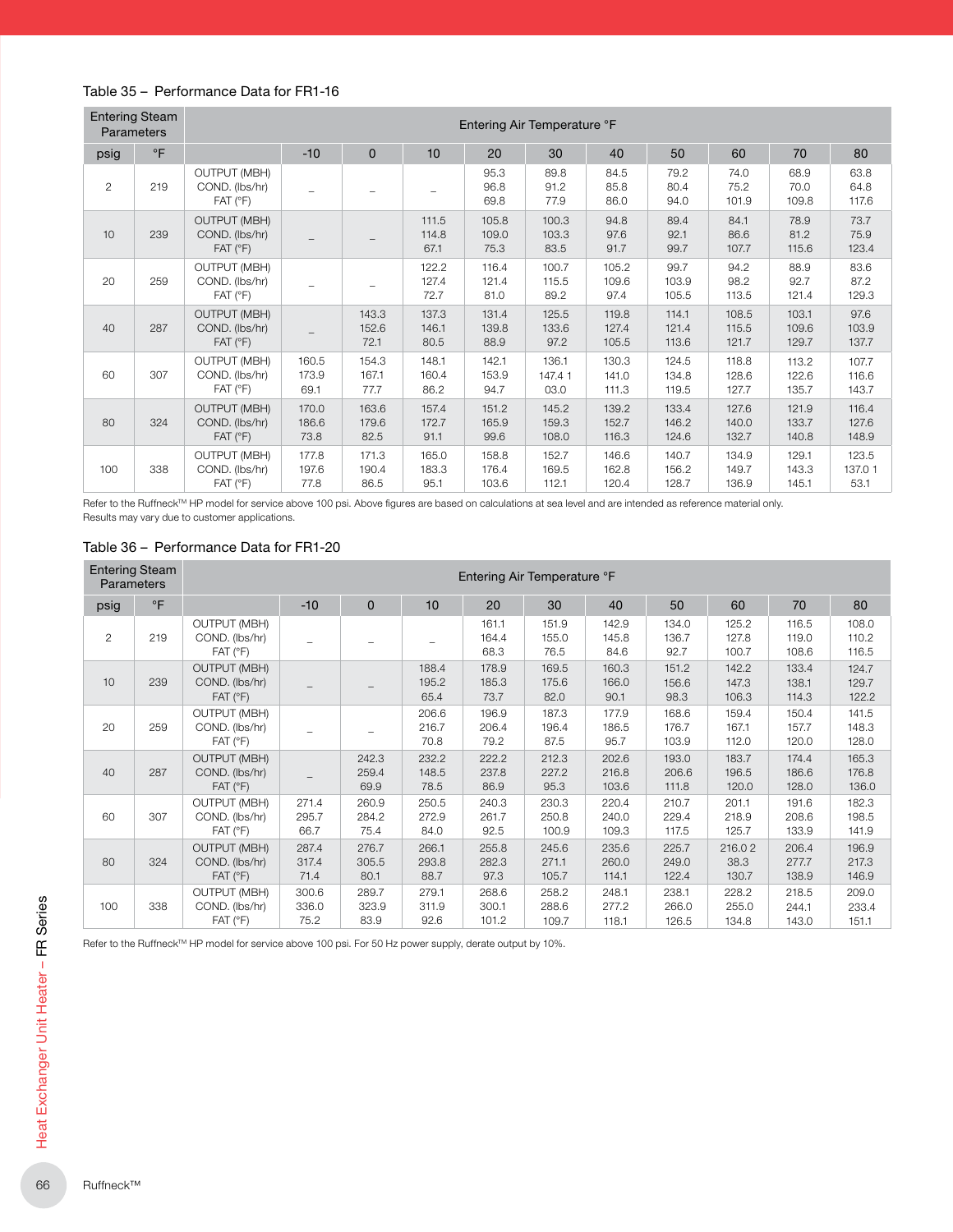#### Table 37 – Performance Data for FR1-24

| <b>Entering Steam</b><br><b>Parameters</b> |           | Entering Air Temperature °F                                      |                         |                         |                         |                         |                         |                         |                         |                         |                         |                         |
|--------------------------------------------|-----------|------------------------------------------------------------------|-------------------------|-------------------------|-------------------------|-------------------------|-------------------------|-------------------------|-------------------------|-------------------------|-------------------------|-------------------------|
| psig                                       | $\circ$ F |                                                                  | $-10$                   | $\mathbf 0$             | 10                      | 20                      | 30                      | 40                      | 50                      | 60                      | 70                      | 80                      |
| $\overline{2}$                             | 219       | <b>OUTPUT (MBH)</b><br>COND. (lbs/hr)<br>$FAT$ ( ${}^{\circ}F$ ) | 384.4<br>393.6<br>79.7  | 364.4<br>373.0<br>86.0  | 344.7<br>352.8<br>93.9  | 325.4<br>333.0<br>100.9 | 306.4<br>313.6<br>107.7 | 287.7<br>294.5<br>114.4 | 269.4<br>275.7<br>121.1 | 251.4<br>257.3<br>127.6 | 233.7<br>239.2<br>134.0 | 216.3<br>221.3<br>140.3 |
| 10                                         | 239       | <b>OUTPUT (MBH)</b><br>COND. (lbs/hr)<br>$FAT$ ( ${}^{\circ}F$ ) | 421.4<br>437.8<br>88.6  | 400.9<br>416.4<br>95.8  | 380.7<br>395.4<br>103.0 | 360.9<br>374.9<br>110.0 | 341.5<br>354.7<br>116.9 | 322.4<br>334.8<br>123.6 | 303.6<br>315.3<br>130.3 | 285.2<br>296.2<br>136.9 | 267.1<br>277.4<br>143.4 | 249.3<br>258.8<br>149.7 |
| 20                                         | 259       | <b>OUTPUT (MBH)</b><br>COND. (lbs/hr)<br>$FAT$ ( ${}^{\circ}F$ ) | 458.5<br>482.3<br>97.6  | 437.5<br>460.1<br>104.9 | 416.9<br>438.4<br>112.1 | 396.6<br>417.1<br>119.1 | 376.7<br>396.2<br>126.1 | 357.2<br>375.6<br>132.9 | 338.1<br>355.4<br>139.7 | 319.2<br>335.6<br>146.3 | 300.7<br>316.1<br>152.8 | 282.5<br>297.0<br>159.2 |
| 40                                         | 287       | <b>OUTPUT (MBH)</b><br>COND. (lbs/hr)<br>$FAT$ ( ${}^{\circ}F$ ) | 510.6<br>548.3<br>110.3 | 488.9<br>525.0<br>117.7 | 467.6<br>502.1<br>125.0 | 446.8<br>479.7<br>132.1 | 426.3<br>457.6<br>139.2 | 406.2<br>436.0<br>146.1 | 386.5<br>414.8<br>152.9 | 367.1<br>394.0<br>159.6 | 348.0<br>373.5<br>166.2 | 329.3<br>353.4<br>172.7 |
| 60                                         | 307       | <b>OUTPUT (MBH)</b><br>COND. (lbs/hr)<br>$FAT$ ( ${}^{\circ}F$ ) | 547.8<br>598.7<br>119.5 | 525.7<br>574.5<br>127.0 | 504.0<br>550.7<br>134.3 | 482.7<br>527.4<br>141.5 | 461.8<br>504.5<br>148.6 | 441.3<br>482.0<br>155.6 | 421.2<br>460.0<br>162.5 | 401.1<br>438.4<br>169.2 | 382.0<br>417.2<br>175.9 | 362.9<br>396.3<br>182.4 |
| 80                                         | 324       | <b>OUTPUT (MBH)</b><br>COND. (lbs/hr)<br>$FAT$ ( ${}^{\circ}F$ ) | 579.5<br>641.9<br>127.3 | 557.0<br>616.9<br>134.8 | 534.9<br>592.4<br>142.2 | 513.3<br>568.4<br>149.5 | 492.1<br>544.8<br>156.7 | 471.2<br>521.7<br>163.7 | 450.8<br>499.0<br>170.6 | 430.7<br>476.7<br>177.5 | 410.9<br>454.8<br>184.2 | 391.5<br>433.3<br>190.8 |
| 100                                        | 338       | <b>OUTPUT (MBH)</b><br>COND. (lbs/hr)<br>$FAT$ ( ${}^{\circ}F$ ) | 605.7<br>679.3<br>133.8 | 582.8<br>653.6<br>141.4 | 560.5<br>628.4<br>148.8 | 538.5<br>603.8<br>156.2 | 517.0<br>579.6<br>163.4 | 495.9<br>555.8<br>170.4 | 475.2<br>532.5<br>177.4 | 454.8<br>509.7<br>184.3 | 434.8<br>487.2<br>191.0 | 415.2<br>465.2<br>197.7 |

Refer to the Ruffneck™ HP model for service above 100 psi. Above figures are based on calculations at sea level and are intended as reference material only.

Results may vary due to customer applications.

#### Table 38 – Performance Data for FR1-30

| <b>Entering Steam</b><br><b>Parameters</b> |           | Entering Air Temperature °F                                      |                         |                         |                         |                         |                         |                         |                         |                         |                         |                         |  |
|--------------------------------------------|-----------|------------------------------------------------------------------|-------------------------|-------------------------|-------------------------|-------------------------|-------------------------|-------------------------|-------------------------|-------------------------|-------------------------|-------------------------|--|
| psig                                       | $\circ$ F |                                                                  | $-10$                   | $\mathbf{0}$            | 10                      | 20                      | 30                      | 40                      | 50                      | 60                      | 70                      | 80                      |  |
| $\mathbf{2}$                               | 219       | <b>OUTPUT (MBH)</b><br>COND. (lbs/hr)<br>$FAT$ ( ${}^{\circ}F$ ) | 559.5<br>573.7<br>87.7  | 530.0<br>543.4<br>94.6  | 501.1<br>513.7<br>101.3 | 472.7<br>484.6<br>107.9 | 444.9<br>456.1<br>114.4 | 417.6<br>428.1<br>120.8 | 390.8<br>400.6<br>127.1 | 364.5<br>373.6<br>133.3 | 338.6<br>347.1<br>139.4 | 331.2<br>321.0<br>145.4 |  |
| 10                                         | 239       | <b>OUTPUT (MBH)</b><br>COND. (lbs/hr)<br>$FAT$ ( ${}^{\circ}F$ ) | 612.7<br>637.5<br>97.4  | 582.5<br>606.0<br>104.3 | 552.9<br>575.2<br>111.1 | 523.8<br>544.9<br>117.8 | 495.4<br>515.3<br>124.3 | 467.4<br>486.2<br>130.8 | 440.0<br>457.7<br>137.1 | 413.1<br>429.7<br>143.3 | 386.7<br>402.1<br>149.5 | 360.7<br>375.1<br>155.5 |  |
| 20                                         | 259       | <b>OUTPUT (MBH)</b><br>COND. (lbs/hr)<br>$FAT$ ( ${}^{\circ}F$ ) | 666.0<br>701.7<br>107.1 | 635.1<br>669.1<br>114.1 | 604.8<br>637.1<br>120.9 | 575.1<br>605.8<br>127.7 | 546.0<br>575.1<br>134.3 | 517.4<br>545.0<br>140.8 | 489.4<br>515.4<br>147.2 | 461.9<br>486.4<br>153.5 | 434.9<br>458.0<br>159.6 | 408.4<br>430.0<br>165.7 |  |
| 40                                         | 287       | <b>OUTPUT (MBH)</b><br>COND. (lbs/hr)<br>$FAT$ ( ${}^{\circ}F$ ) | 740.7<br>796.8<br>120.8 | 708.9<br>762.5<br>127.9 | 677.7<br>728.9<br>134.8 | 647.1<br>695.9<br>141.7 | 617.1<br>663.6<br>148.4 | 587.7<br>631.9<br>155.0 | 558.8<br>600.9<br>161.4 | 530.5<br>570.4<br>167.8 | 502.7<br>540.5<br>174.1 | 474.5<br>511.1<br>180.2 |  |
| 60                                         | 307       | <b>OUTPUT (MBH)</b><br>COND. (lbs/hr)<br>$FAT$ ( ${}^{\circ}F$ ) | 794.2<br>869.5<br>130.7 | 761.7<br>833.8<br>137.9 | 729.8<br>798.8<br>144.9 | 698.6<br>764.6<br>151.8 | 668.0<br>731.1<br>158.5 | 638.0<br>698.2<br>165.2 | 608.6<br>665.9<br>171.7 | 579.7<br>634.4<br>178.2 | 551.4<br>603.2<br>184.5 | 523.6<br>572.8<br>190.7 |  |
| 80                                         | 324       | <b>OUTPUT (MBH)</b><br>COND. (lbs/hr)<br>$FAT$ ( ${}^{\circ}F$ ) | 839.6<br>931.7<br>139.2 | 806.6<br>894.9<br>146.4 | 774.2<br>858.9<br>153.5 | 742.4<br>823.6<br>160.4 | 711.3<br>789.0<br>167.2 | 680.8<br>755.1<br>173.9 | 650.9<br>721.9<br>180.5 | 621.6<br>689.3<br>187.0 | 592.8<br>657.3<br>193.4 | 564.5<br>625.9<br>199.6 |  |
| 100                                        | 338       | <b>OUTPUT (MBH)</b><br>COND. (Ibs/hr)<br>$FAT$ ( ${}^{\circ}F$ ) | 877.1<br>985.5<br>146.2 | 843.6<br>947.7<br>153.4 | 810.7<br>910.7<br>160.6 | 778.6<br>874.5<br>167.6 | 747.0<br>839.0<br>174.4 | 716.1<br>804.2<br>181.2 | 685.8<br>770.1<br>187.8 | 656.1<br>736.7<br>194.4 | 627.0<br>703.9<br>200.8 | 598.3<br>671.7<br>207.0 |  |

Refer to the Ruffneck™ HP model for service above 100 psi. For 50 Hz power supply, derate output by 10%.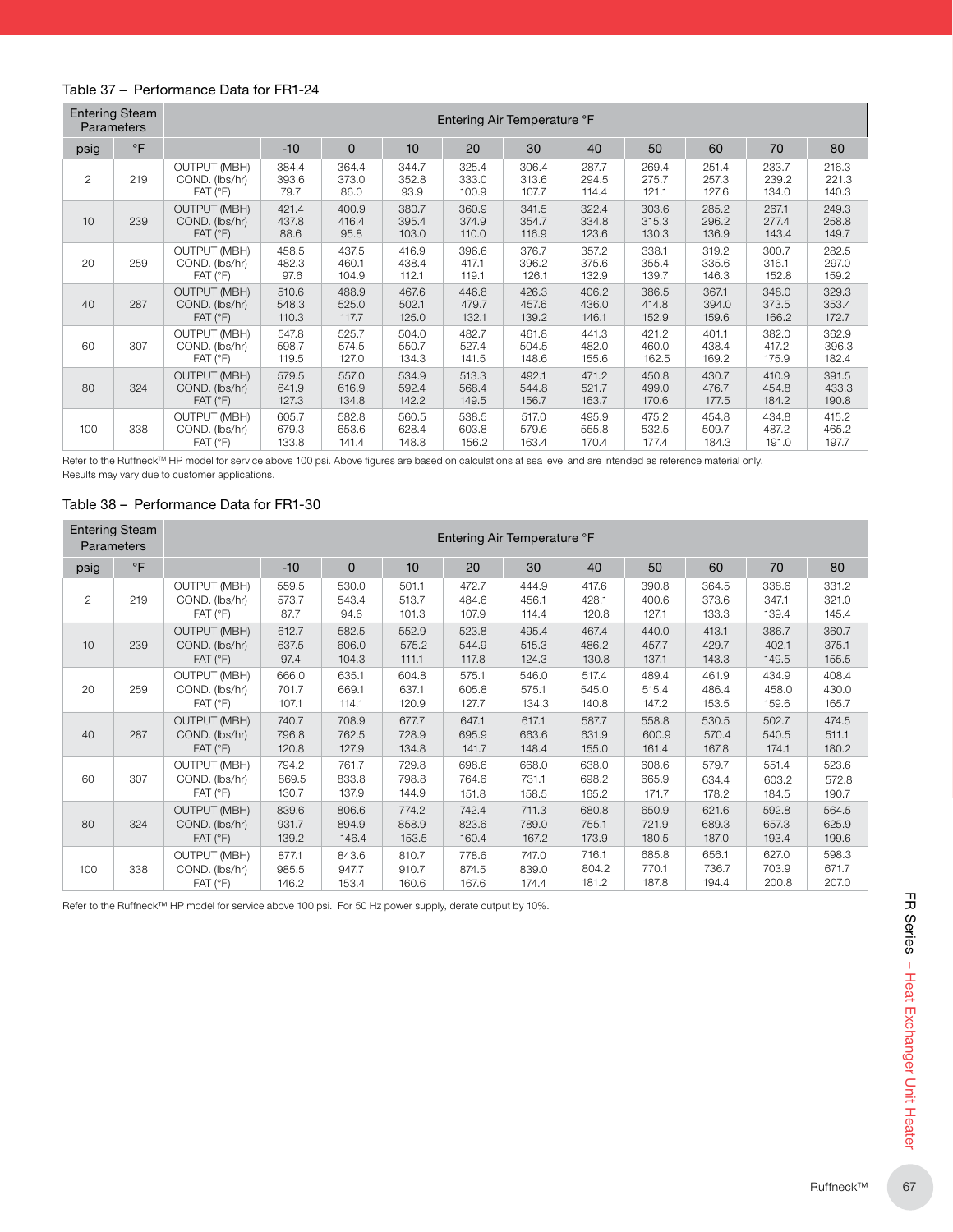#### Table 39 – Performance Data for FR1-36

| <b>Entering Steam</b><br>Parameters |           | Entering Air Temperature °F                                      |                           |                           |                           |                           |                           |                           |                           |                           |                           |                           |
|-------------------------------------|-----------|------------------------------------------------------------------|---------------------------|---------------------------|---------------------------|---------------------------|---------------------------|---------------------------|---------------------------|---------------------------|---------------------------|---------------------------|
| psig                                | $\circ$ F |                                                                  | $-10$                     | $\mathbf 0$               | 10                        | 20                        | 30                        | 40                        | 50                        | 60                        | 70                        | 80                        |
| $\overline{2}$                      | 219       | <b>OUTPUT (MBH)</b><br>COND. (lbs/hr)<br>$FAT$ ( ${}^{\circ}F$ ) | 935.4<br>961.3<br>85.4    | 886.2<br>910.7<br>92.3    | 837.9<br>861.1<br>99.2    | 790.6<br>812.4<br>105.9   | 744.2<br>764.7<br>112.5   | 698.6<br>717.8<br>119.0   | 653.8<br>671.8<br>125.4   | 609.9<br>626.6<br>131.6   | 566.7<br>582.2<br>137.8   | 524.2<br>538.6<br>143.9   |
| 10                                  | 239       | <b>OUTPUT (MBH)</b><br>COND. (lbs/hr)<br>$FAT$ ( ${}^{\circ}F$ ) | 1025.0<br>1069.0<br>94.8  | 974.2<br>1016.0<br>101.8  | 924.8<br>964.4<br>108.7   | 876.3<br>913.8<br>115.5   | 828.8<br>864.2<br>122.1   | 782.1<br>815.5<br>128.7   | 736.3<br>767.7<br>135.1   | 691.3<br>720.8<br>141.5   | 647.2<br>674.7<br>147.7   | 603.8<br>619.5<br>153.8   |
| 20                                  | 259       | <b>OUTPUT (MBH)</b><br>COND. (lbs/hr)<br>$FAT$ ( ${}^{\circ}F$ ) | 1114.0<br>1177.0<br>104.3 | 1062.0<br>1122.0<br>111.4 | 1012.0<br>1069.0<br>118.3 | 962.3<br>1016.0<br>125.2  | 913.6<br>964.7<br>131.9   | 866.0<br>914.3<br>138.5   | 819.1<br>864.9<br>145.0   | 773.2<br>816.3<br>151.4   | 728.0<br>687.6<br>157.6   | 683.7<br>721.8<br>163.8   |
| 40                                  | 287       | <b>OUTPUT (MBH)</b><br>COND. (lbs/hr)<br>$FAT$ ( ${}^{\circ}F$ ) | 1239.0<br>1337.0<br>117.7 | 1186.0<br>1279.0<br>124.9 | 1134.0<br>1223.0<br>131.9 | 1083.0<br>1168.0<br>138.9 | 1033.0<br>1114.0<br>145.7 | 983.7<br>1061.0<br>152.4  | 935.6<br>1009.0<br>158.9  | 888.3<br>957.5<br>165.4   | 841.8<br>907.4<br>171.8   | 796.2<br>858.2<br>178.0   |
| 60                                  | 307       | <b>OUTPUT (MBH)</b><br>COND. (lbs/hr)<br>$FAT$ ( ${}^{\circ}F$ ) | 1329.0<br>1459.0<br>127.4 | 1275.0<br>1399.0<br>134.6 | 1222.0<br>1341.0<br>141.7 | 1169.0<br>1283.0<br>148.7 | 1118.0<br>1227.0<br>155.6 | 1068.0<br>1172.0<br>162.4 | 1019.0<br>1118.0<br>169.0 | 970.7<br>1065.0<br>175.5  | 923.4<br>1013.0<br>181.9  | 876.9<br>961.9<br>188.2   |
| 80                                  | 324       | <b>OUTPUT (MBH)</b><br>COND. (lbs/hr)<br>$FAT$ ( ${}^{\circ}F$ ) | 1405.0<br>1563.0<br>135.7 | 1350.0<br>1502.0<br>143.0 | 1296.0<br>1442.0<br>150.1 | 1243.0<br>1382.0<br>157.2 | 1191.0<br>1325.0<br>164.1 | 1140.0<br>1268.0<br>170.9 | 1090.0<br>1212.0<br>177.6 | 1041.0<br>1158.0<br>184.2 | 992.8<br>1104.0<br>190.7  | 945.6<br>1051.0<br>197.0  |
| 100                                 | 338       | <b>OUTPUT (MBH)</b><br>COND. (lbs/hr)<br>$FAT$ ( ${}^{\circ}F$ ) | 1468.0<br>1654.0<br>142.5 | 1412.0<br>1591.0<br>149.9 | 1357.0<br>1529.0<br>157.1 | 1303.0<br>1468.0<br>164.2 | 1251.0<br>1409.0<br>171.2 | 1199.0<br>1350.0<br>178.0 | 1149.0<br>1293.0<br>184.7 | 1099.0<br>1237.0<br>191.4 | 1050.0<br>1182.0<br>197.9 | 1002.0<br>1128.0<br>204.3 |

Refer to the Ruffneck™ HP model for service above 100 psi.

Above figures are based on calculations at sea level and are intended as reference material only. Results may vary due to customer applications.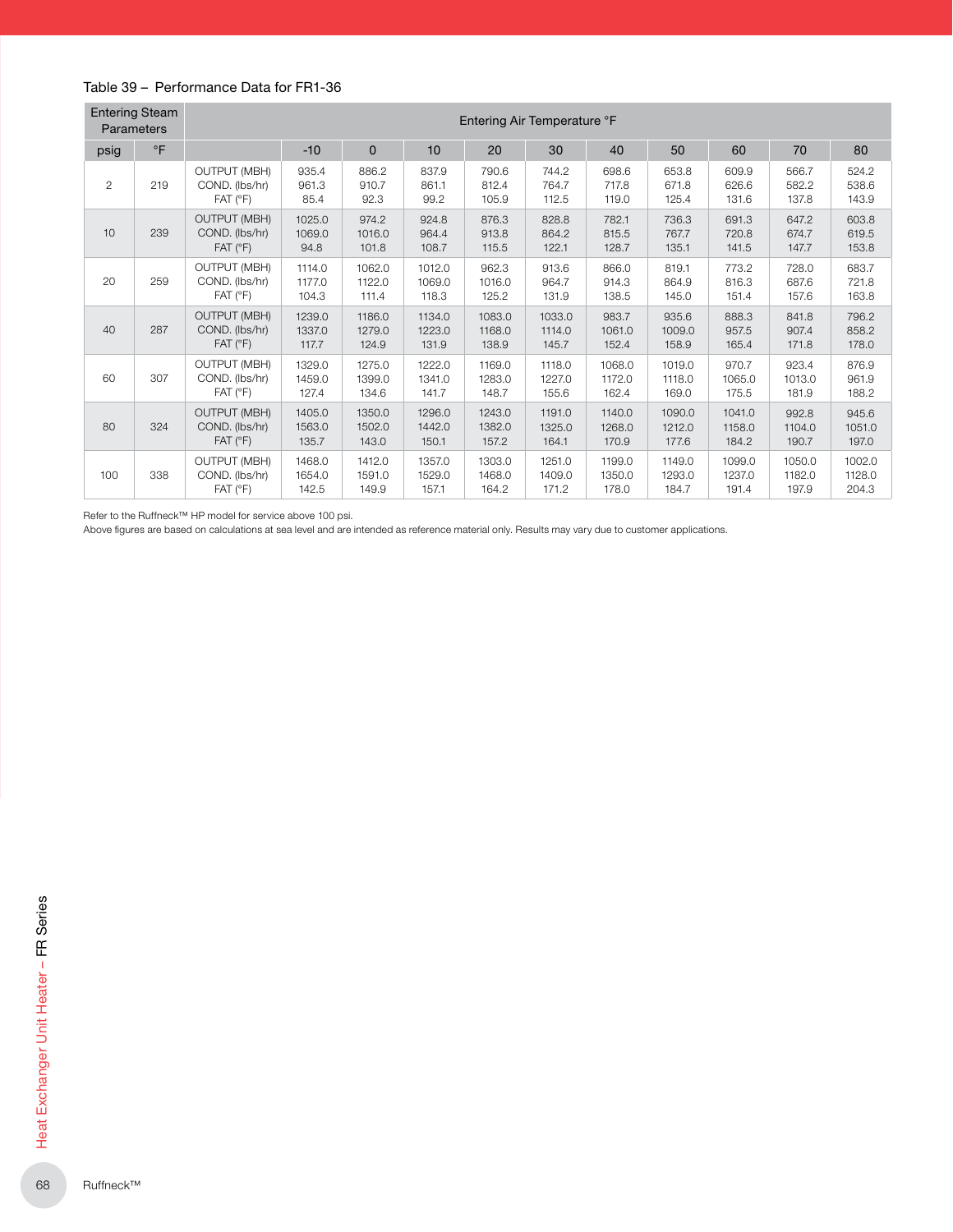### **Specifications**

#### FR1-12







Figure 32 ◊ Add 12 lbs (5.4 kg) to flange units \* Add 15 lbs (6.8 kg) to disconnect units

#### FR1-16





\* At 70°F (21°C) at sea level

◊ Add 12 lbs (5.4 kg) to flange units \* Add 15 lbs (6.8 kg) to disconnect units

#### **General**

Air Delivery\* 997 CFM Air Velocity\* 1147 FPM Air Throw\* 40 ft @ 15 psi stream Propeller Fan 3 Wing Aluminum, 12" (305 mm) Dia. × 5/8" (16

Motor Requirements 1/2 HP, 1725 RPM, Frame 56

Fan Guard Welded, Wire, Powder Coated Epoxy

Hanger Connections 5/8" (16 mm) NC Tap - 2 holes Cabinet Material 0.075" (2 mm) steel Net Weight  $75$  lbs (34 kg)  $\lozenge$  \*

#### Heat Exchanger

Tube Outside Dia. 0.625" (16 mm) Tube Material SA 214 Carbon Steel Fin Material 1050 Aluminum Fins Per Inch 10 Number of Tubes 13 Number of Rows 2 Number of Passes 1 Inlet/Outlet 2" NPT Female Max. Operating Press. 200 psi

Louvre Blades Anodized Extruded Aluminum Shipping Weight  $102$  lbs (46.3 kg)  $\Diamond$  \* Tube Wall Thickness 0.065" (1.65 mm) Average

1/4" (6 mm) probe will not enter.

Rigid Base (Specify enclosure type, voltage, cycle

mm) Bore

and phase.)

Header Material Min. 0.075" (2 mm) Steel 80 psi for CSA Certified Steam Heaters Max. Operating Temp. 650°F (343°C)

### **General**

Air Delivery\* 1588 CFM Air Velocity\* 1069 FPM

Cabinet Material 0.075" (2 mm) steel Net Weight  $109$  lbs (49.4 kg)  $\lozenge$  \* Shipping Weight  $137$  lbs (62.1 kg)  $\Diamond$  \*

#### Heat Exchanger

Tube Outside Dia. 60.625" (16 mm) Tube Material SA 214 Carbon Steel Fin Material 1050 Aluminum Fins Per Inch 10 Number of Tubes 17 Number of Rows 2 Number of Passes 1 Inlet/Outlet 2" NPT Female Max. Operating Press. 200 psi

Air Throw\* 60 ft @ 15 psi stream Propeller Fan 3 Wing Aluminum, 16" (406 mm) Dia.  $\times$  5/8" (16 mm) Bore Motor Requirements 1/2 HP, 1725 RPM, Frame 56 Rigid Base (Specify enclosure type, voltage, cycle and phase.) Fan Guard Welded, Wire, Powder Coated Epoxy 1/4" (6 mm) probe will not enter. Hanger Connections 5/8" (16 mm) NC Tap - 4 holes Louvre Blades **Anodized Extruded Aluminum** 

Tube Wall Thickness 0.065" (1.65 mm) Average Header Material Min. 0.075" (2 mm) Steel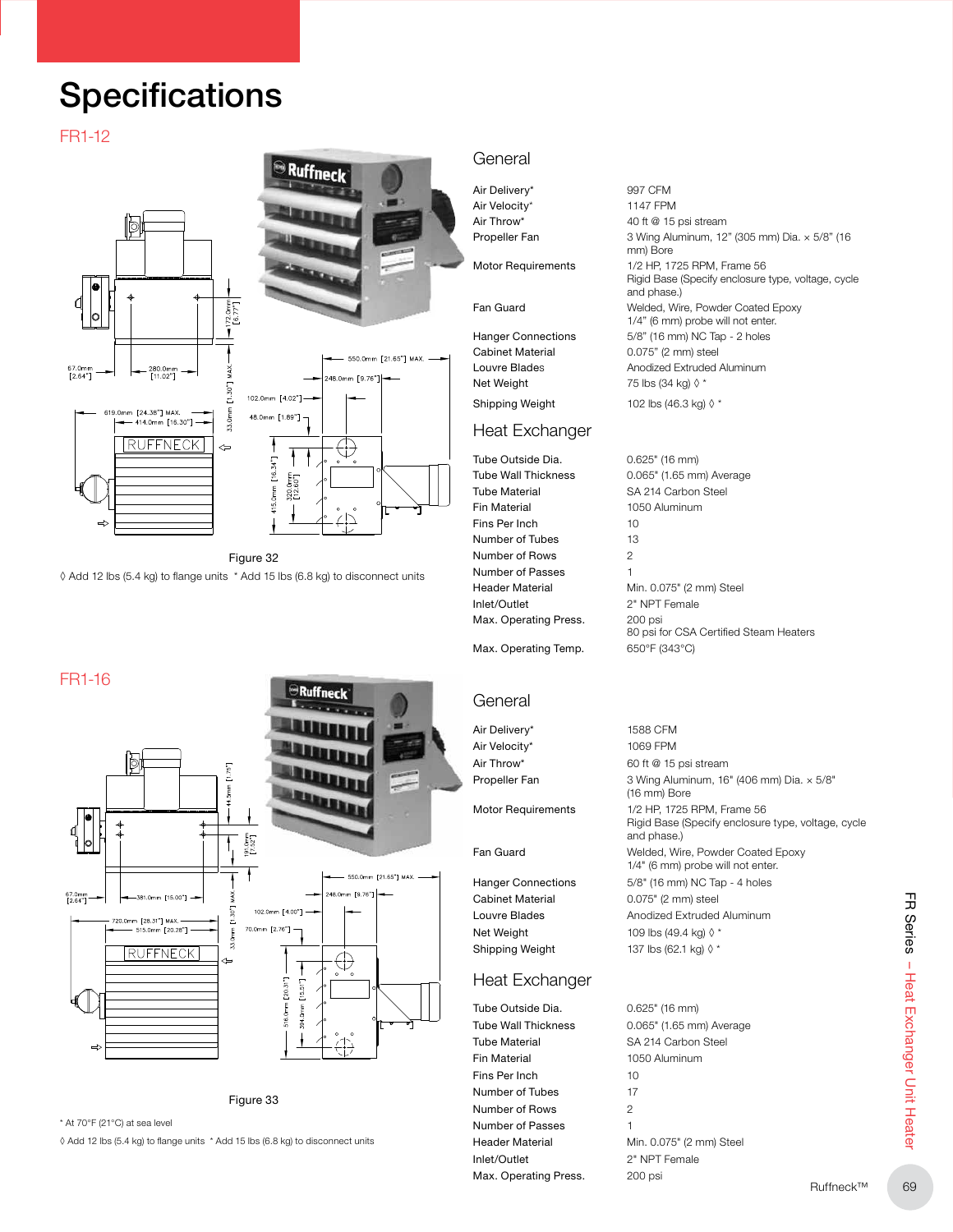#### FR1-20



Figure 34 ◊ Add 12 lbs (5.4 kg) to flange units \* Add 15 lbs (6.8 kg) to disconnect units.

#### FR1-24





\* At 70°F (21°C) at sea level

◊ Add 12 lbs (5.4 kg) to flange units \* Add 15 lbs (6.8 kg) to disconnect units

#### General

Air Delivery\* 2780 CFM Air Velocity\* 1153 FPM

### Heat Exchanger

Tube Outside Dia. 0.625" (16 mm) Tube Material SA 214 Carbon Steel Fin Material 1050 Aluminum Fins Per Inch 10 Number of Tubes 21 Number of Rows 2 Number of Passes 1 Inlet/Outlet 2" NPT Female Max. Operating Press. 200 psi Max. Operating Temp. 650°F (343°C)

#### General

Air Delivery\* 3405 CFM Air Velocity\* 981 FPM

Cabinet Material 0.075" (2 mm) steel Net Weight 191 lbs (86.6 kg)  $\lozenge$  \* Shipping Weight 224 lbs (101.6 kg) ◊ \*

#### Heat Exchanger

Tube Outside Dia. 0.625" (16 mm) Tube Material SA 214 Carbon Steel Fin Material 1050 Aluminum Fins Per Inch 10 Number of Tubes 38 Number of Rows 3 Number of Passes 1 Inlet/Outlet 2" NPT Female Max. Operating Press. 200 psi

Air Throw\* 65 ft @ 15 psi stream Propeller Fan 3 Wing Aluminum, 20" (508 mm) Dia. × 5/8" (16 mm) Bore Motor Requirements 1/2 HP, 1725 RPM, Frame 56 Rigid Base (Specify enclosure type, voltage, cycle and phase.) Fan Guard Welded, Wire, Powder Coated Epoxy 1/4" (6 mm) probe will not enter. Hanger Connections 5/8" (16 mm) NC Tap - 4 holes Cabinet Material 0.075" (2 mm) steel Louvre Blades **Anodized Extruded Aluminum** Net Weight  $138$  lbs (62.6 kg)  $\lozenge$  \*

Shipping Weight 161 lbs (73 kg) ◊ \*

Tube Wall Thickness 0.065" (1.65 mm) Average Header Material Min. 0.075" (2 mm) Steel

Air Throw\* 70 ft @ 15 psi stream Propeller Fan 3 Wing Aluminum, 24" (610 mm) Dia.  $\times$  5/8" (16 mm) Bore Motor Requirements 1/2 HP, 1725 RPM, Frame 56 Rigid Base (Specify enclosure type, voltage, cycle and phase.) Fan Guard Welded, Wire, Powder Coated Epoxy 7/16" (11 mm) probe will not enter. Hanger Connections 5/8" (16 mm) NC Tap - 4 holes Louvre Blades **Anodized Extruded Aluminum** 

Tube Wall Thickness 0.065" (1.65 mm) Average Header Material Min. 0.075" (2 mm) Steel 100 psi for CSA Certified Steam Heaters Max. Operating Temp. 650°F (343°C)